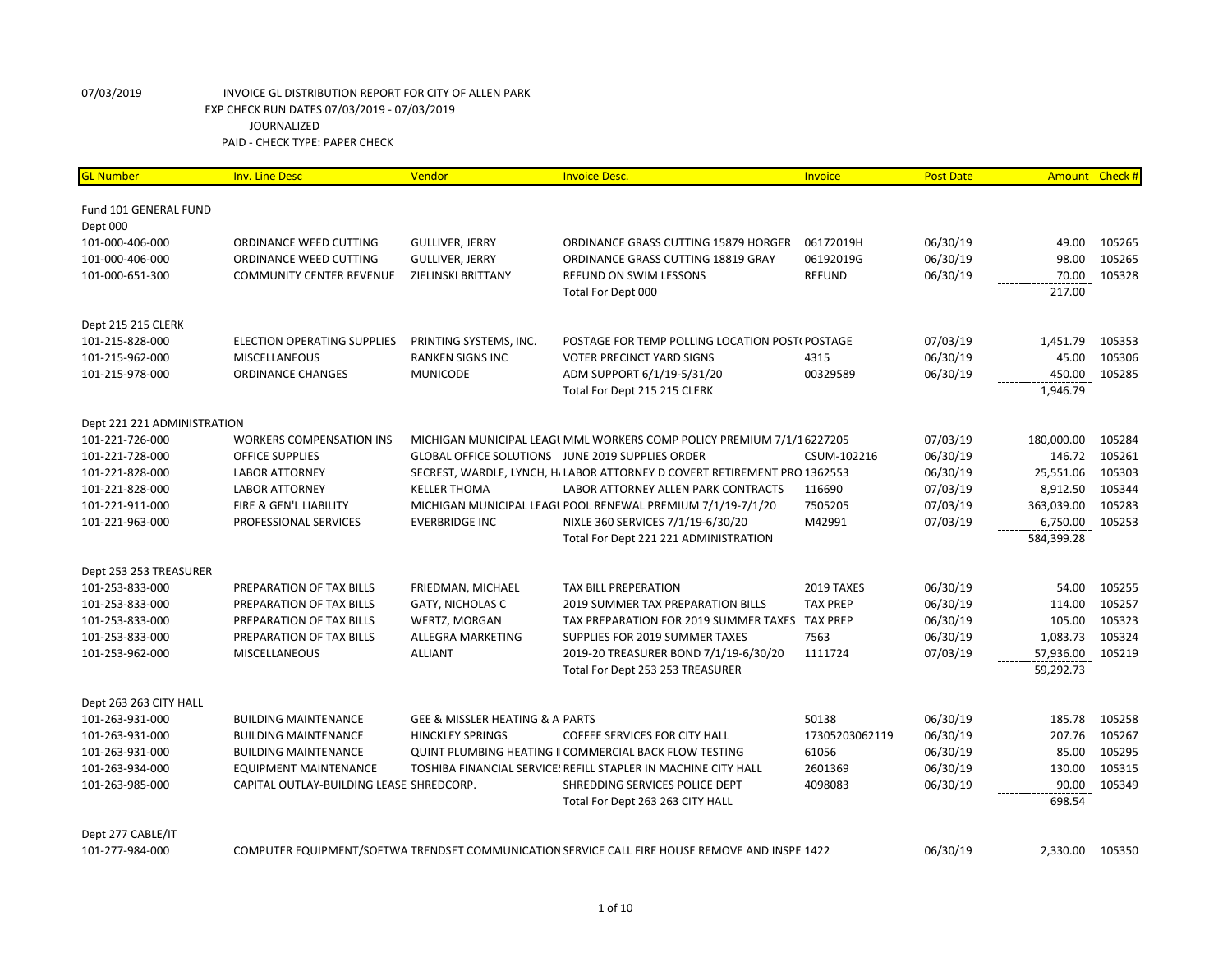| <b>GL Number</b>               | <b>Inv. Line Desc</b>                   | Vendor                                     | <b>Invoice Desc.</b>                                   | Invoice          | <b>Post Date</b> | Amount Check # |        |
|--------------------------------|-----------------------------------------|--------------------------------------------|--------------------------------------------------------|------------------|------------------|----------------|--------|
|                                |                                         |                                            | Total For Dept 277 CABLE/IT                            |                  |                  | 2,330.00       |        |
|                                |                                         |                                            |                                                        |                  |                  |                |        |
| Dept 305 305 POLICE DEPARTMENT |                                         |                                            |                                                        |                  |                  |                |        |
| 101-305-853-000                | <b>TELEPHONE</b>                        |                                            | AMERICAN MESSAGING LLC CHAPLAIN PAGER 6/15/19-7/14/19  | Z1319539TF       | 06/30/19         | 16.33          | 105331 |
| 101-305-853-000                | <b>TELEPHONE</b>                        | <b>VERIZON WIRELESS</b>                    | POLICE SERVICES 5/11/19-6/10/19                        | 9831922302       | 06/30/19         | 724.19         | 105351 |
| 101-305-935-000                | COMPUTER SOFTWARE MAINTEN/ SUPERION LLC |                                            | OSSI LICENSURE CONTRACTS 7/1/19-6/30/20                | 238841           | 07/03/19         | 18,746.02      | 105312 |
| 101-305-945-000                | <b>EQUIPMENT</b>                        | <b>IDEAL SHIELDS</b>                       | POLICE EQUIPMENT                                       | 0301923-IN       | 06/30/19         | 328.24         | 105269 |
|                                |                                         |                                            | Total For Dept 305 305 POLICE DEPARTMENT               |                  |                  | 19,814.78      |        |
| Dept 340 340 FIRE DEPARTMENT   |                                         |                                            |                                                        |                  |                  |                |        |
| 101-340-728-000                | <b>OFFICE SUPPLIES</b>                  | <b>GLOBAL OFFICE SOLUTIONS</b>             | JUNE 2019 SUPPLIES ORDER                               | CSUM-102216      | 06/30/19         | 73.98          | 105261 |
| 101-340-757-000                | <b>OPERATING SUPPLIES</b>               | NATIONAL PEN CORP.                         | <b>OPERATING SUPPLIES</b>                              | 110841759        | 06/30/19         | 170.60         | 105286 |
| 101-340-757-000                | <b>OPERATING SUPPLIES</b>               | NETWORK SERVICES COMPAI OPERATING SUPPLIES |                                                        | 6593487-00       | 06/30/19         | 144.47         | 105287 |
| 101-340-757-000                | <b>OPERATING SUPPLIES</b>               | <b>SAM'S CLUB DIRECT</b>                   | SUPPLIES FOR JUNE 2019                                 | <b>JUNE 2019</b> | 06/30/19         | 183.30         | 105301 |
| 101-340-757-500                | <b>RESCUE SUPPLIES</b>                  | J & B MEDICAL SUPPLY, INC. SUPPLIES        |                                                        | 5477647          | 06/30/19         | 30.60          | 105270 |
| 101-340-805-000                | AMBULANCE BILLING                       | ADKINS, SUSAN                              | ACCT #19-32329 REIMBURSEMENT FOR AMBL REFUND           |                  | 06/30/19         | 300.00         | 105218 |
| 101-340-805-000                | AMBULANCE BILLING                       | BOHN, ELENORA                              | ACCT #19-4265 REIMBURSEMENT FOR AMBULI REFUND          |                  | 06/30/19         | 300.00         | 105230 |
| 101-340-805-000                | AMBULANCE BILLING                       | <b>BURCH, ALAN</b>                         | ACCT #19-6586 REIMBURSEMENT FOR AMBUL REFUND           |                  | 06/30/19         | 222.46         | 105232 |
| 101-340-805-000                | AMBULANCE BILLING                       | CALDWELL, JERRY W                          | ACCT #19-2510 REIMBURSEMENT FOR AMBULI REFUND          |                  | 06/30/19         | 300.00         | 105233 |
| 101-340-805-000                | AMBULANCE BILLING                       | CARDONA, JACQUELINE                        | ACCT #19-43549 REIMBURSEMENT FOR AMBUI REFUND          |                  | 06/30/19         | 300.00         | 105236 |
| 101-340-805-000                | AMBULANCE BILLING                       | COOK-VOIGHT, GLENNA J                      | ACCT #18-290961 REIMBURSEMENT FOR AMBL REFUND          |                  | 06/30/19         | 100.00         | 105244 |
| 101-340-805-000                | AMBULANCE BILLING                       | ELDRIDGE, CAROLYN                          | ACCT #19-895 REIMBURSEMENT FOR AMBULAI REFUND          |                  | 06/30/19         | 300.00         | 105251 |
| 101-340-805-000                | AMBULANCE BILLING                       | <b>ESO SOLUTION INC</b>                    | ANNUAL ESO FIREHOUSE SOFTWARE 8/1/19-7/ INV00019615    |                  | 07/03/19         | 3,115.00       | 105252 |
| 101-340-805-000                | AMBULANCE BILLING                       | <b>HOGAN, PATRICK</b>                      | ACCT #19-44829 REIMBURSEMENT FOR AMBU REFUND           |                  | 06/30/19         | 300.00         | 105268 |
| 101-340-805-000                | AMBULANCE BILLING                       | <b>KENNEDY CHARLIE H JR</b>                | ACCT #19-283614 REIMBURSEMENT FOR AMBL REFUND          |                  | 06/30/19         | 300.00         | 105272 |
| 101-340-805-000                | AMBULANCE BILLING                       | LAFEVER, PAIGE M                           | ACCT #18-294318 REIMBURSEMENT FOR AMB REFUND           |                  | 06/30/19         | 60.00          | 105274 |
| 101-340-805-000                | AMBULANCE BILLING                       | MASON, ERWIN                               | ACCT #19-281586 REIMBURSEMENT FOR AMB REFUND           |                  | 06/30/19         | 300.00         | 105279 |
| 101-340-805-000                | AMBULANCE BILLING                       | POBURSKY, FLOYD                            | ACCT #19-58504 REIMBURSEMENT FOR AMBU REFUND           |                  | 06/30/19         | 150.00         | 105294 |
| 101-340-805-000                | AMBULANCE BILLING                       | <b>FESSNER, RICHARD</b>                    | ACCT #19-289315 REIMBURSEMENT FOR AMBL REFUND          |                  | 06/30/19         | 300.00         | 105296 |
| 101-340-805-000                | AMBULANCE BILLING                       | ROCHON, WILLIAM                            | ACCT #19-8934 REIMBURSEMENT FOR AMBULI REFUND          |                  | 06/30/19         | 300.00         | 105297 |
| 101-340-805-000                | AMBULANCE BILLING                       | RODRIQUEZ, JULIE                           | ACCT #19-64541 REIMBURSEMENT FOR AMBUI REFUND          |                  | 06/30/19         | 300.00         | 105298 |
| 101-340-805-000                | AMBULANCE BILLING                       | SAGANSAY, JUDY                             | ACCT #19-29849 REIMBURSEMENT FOR AMBU REFUND           |                  | 07/03/19         | 300.00         | 105300 |
| 101-340-805-000                | AMBULANCE BILLING                       | HARPER, STEWART                            | ACCT #19-32889 REIMBURSEMENT FOR AMBU REFUND           |                  | 06/30/19         | 300.00         | 105308 |
| 101-340-805-000                | AMBULANCE BILLING                       | ZUCCARO, FRANK                             | ACCT #19- 6579 REIMBURSEMENT FOR AMBUL REFUND          |                  | 06/30/19         | 300.00         | 105329 |
| 101-340-853-000                | TELEPHONE-FIRE CHIEF FAX & BAC AT & T   |                                            | TELEPHONE FIRE CHIEF FAX & BACKUP LINE 6/1313928637706 |                  | 06/30/19         | 196.99         | 105332 |
| 101-340-853-000                | <b>TELEPHONE</b>                        | <b>VERIZON WIRELESS</b>                    | PHONE SERVICES FIRE DEPT 5/11/19-6/10/19 9831837731    |                  | 06/30/19         | 96.04          | 105352 |
| 101-340-931-000                | <b>BUILDING MAINTENANCE</b>             | <b>STATE OF MICHIGAN</b>                   | <b>BOILER CERTIFICATE</b>                              | BLR431432        | 06/30/19         | 120.00         | 105310 |
| 101-340-931-000                | <b>BUILDING MAINTENANCE</b>             | <b>CLEAN AIR CONCEPTS</b>                  | <b>BLDG MNT FIRE DEPT</b>                              | 19-0656          | 06/30/19         | 495.00         | 105338 |
| 101-340-931-000                | <b>BUILDING MAINTENANCE</b>             | ROSE PEST SOLUTIONS                        | <b>BLDG MNT</b>                                        | 10552759         | 06/30/19         | 52.00          | 105356 |
| 101-340-934-000                | EQUIPMENT MAINTENANCE                   | APOLLO FIRE EQUIPMENT CO EQUIPMENT MNT     |                                                        | 53376            | 06/30/19         | 1,141.00       | 105221 |
| 101-340-939-000                | <b>VEHICLE MAINTENANCE</b>              | BAKER'S GAS & WELDING SUI SERVICES         |                                                        | 09207399         | 06/30/19         | 26.77          | 105224 |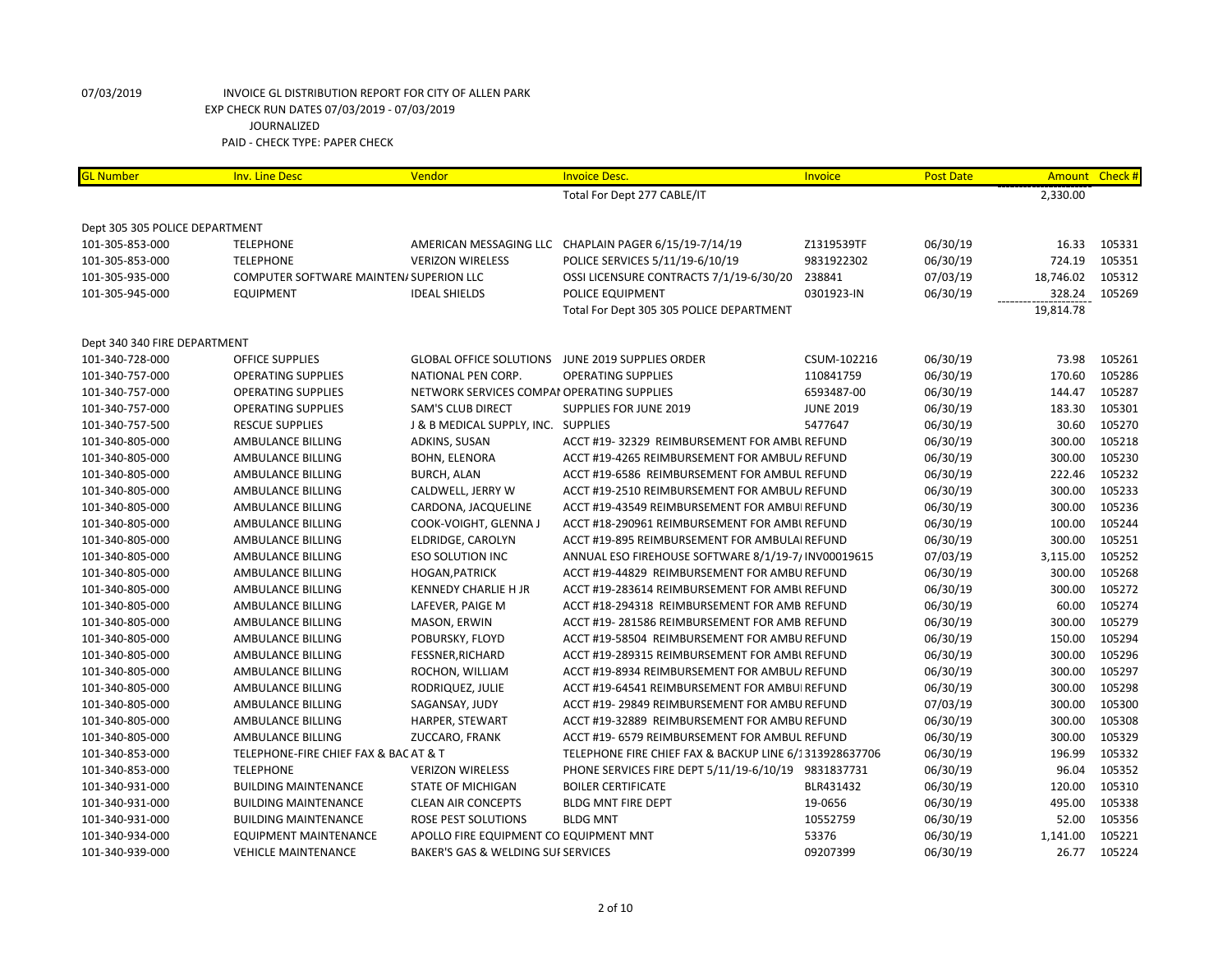| <b>GL Number</b>                          | <b>Inv. Line Desc</b>           | Vendor                                        | <b>Invoice Desc.</b>                                                | Invoice          | <b>Post Date</b> | <b>Amount</b> | Check # |
|-------------------------------------------|---------------------------------|-----------------------------------------------|---------------------------------------------------------------------|------------------|------------------|---------------|---------|
| 101-340-939-000                           | <b>VEHICLE MAINTENANCE</b>      | <b>GLENDALE AUTO VALUE</b>                    | <b>PARTS</b>                                                        | 359-169656       | 06/30/19         | 191.54        | 105259  |
| 101-340-939-000                           | <b>VEHICLE MAINTENANCE</b>      | <b>GLENDALE AUTO VALUE</b>                    | PARTS FOR 2007 FORD                                                 | 359-170143       | 06/30/19         | 119.97        | 105259  |
| 101-340-939-000                           | <b>VEHICLE MAINTENANCE</b>      | <b>HALT FIRE</b>                              | <b>VEHICLE MNT</b>                                                  | 442691           | 06/30/19         | 341.64        | 105266  |
| 101-340-939-000                           | <b>VEHICLE MAINTENANCE</b>      | TREDROC TIRE ALLEN PARK 7: SERVICES           |                                                                     | 7360053532       | 07/03/19         | 18.00         | 105316  |
| 101-340-939-000                           | <b>VEHICLE MAINTENANCE</b>      | <b>VILLAGE FORD</b>                           | <b>PARTS</b>                                                        | 390753           | 06/30/19         | 159.86        | 105319  |
| 101-340-960-100                           | <b>EMS CONTINUING EDUCATION</b> | CARUSO, WILLIAM                               | 2019-2020 EMS CINTINUING EDUCATION                                  | 221              | 07/03/19         | 7,790.00      | 105237  |
|                                           |                                 |                                               | Total For Dept 340 340 FIRE DEPARTMENT                              |                  |                  | 19,199.22     |         |
|                                           |                                 |                                               |                                                                     |                  |                  |               |         |
| Dept 445 445 DEPARTMENT OF PUBLIC SERVICE |                                 |                                               |                                                                     |                  |                  |               |         |
| 101-445-768-000                           | <b>UNIFORMS</b>                 | CINTAS CORP. #0721                            | MAY 2019 DPS UNIFORM SERVICES                                       | 4021099382       | 06/30/19         | 76.06         | 105242  |
| 101-445-768-000                           | <b>UNIFORMS</b>                 | CINTAS CORP. #0721                            | MAY 2019 DPS UNIFORM SERVICES                                       | 4021542947       | 06/30/19         | 76.06         | 105242  |
| 101-445-768-000                           | <b>UNIFORMS</b>                 | CINTAS CORP. #0721                            | MAY 2019 DPS UNIFORM SERVICES                                       | 4021930501       | 06/30/19         | 76.06         | 105242  |
| 101-445-768-000                           | <b>UNIFORMS</b>                 | CINTAS CORP. #0721                            | MAY 2019 DPS UNIFORM SERVICES                                       | 4022431879       | 06/30/19         | 76.06         | 105242  |
| 101-445-768-000                           | <b>UNIFORMS</b>                 | CINTAS CORP. #0721                            | MAY 2019 DPS UNIFORM SERVICES                                       | 4022932753       | 06/30/19         | 76.06         | 105242  |
| 101-445-768-000                           | <b>UNIFORMS</b>                 | CINTAS CORP. #0721                            | MAY 2019 GARAGE UNIFORM SERVICES                                    | 4022932767       | 06/30/19         | 62.77         | 105242  |
| 101-445-768-000                           | <b>UNIFORMS</b>                 | CINTAS CORP. #0721                            | MAY 2019 UNIFORM SERVICES GARAGE                                    | 4022431932       | 06/30/19         | 50.77         | 105242  |
| 101-445-768-000                           | <b>UNIFORMS</b>                 | CINTAS CORP. #0721                            | MAY 2019 UNIFORM SERVICES GARAGE                                    | 4021542952       | 06/30/19         | 63.77         | 105242  |
| 101-445-768-000                           | <b>UNIFORMS</b>                 | CINTAS CORP. #0721                            | MAY 2019 UNIFORM SERVICES GARAGE                                    | 4021099333       | 06/30/19         | 61.44         | 105242  |
| 101-445-768-000                           | <b>UNIFORMS</b>                 | CINTAS CORP. #0721                            | MAY 2019 UNIFORM SERVICES GARAGE                                    | 4021930476       | 06/30/19         | 62.77         | 105242  |
| 101-445-768-000                           | <b>UNIFORMS</b>                 | CINTAS CORP. #0721                            | APRIL 2019 GARAGE UNIFORM SERVICES                                  | 4019409436       | 06/11/19         | 63.42         | 105354  |
| 101-445-768-000                           | <b>UNIFORMS</b>                 | CINTAS CORP. #0721                            | APRIL 2019 GARAGE UNFORM SERVICES                                   | 4019824670       | 06/11/19         | 49.77         | 105354  |
| 101-445-768-000                           | <b>UNIFORMS</b>                 | CINTAS CORP. #0721                            | APRIL 2019 GARAGE UNIFORM SERVICES                                  | 4020247003       | 06/11/19         | 60.76         | 105354  |
| 101-445-939-000                           | <b>VEHICLE MAINTENANCE</b>      | BAKER'S GAS & WELDING SUI SERVICES            |                                                                     | 09207399         | 06/30/19         | 26.77         | 105224  |
| 101-445-939-000                           | <b>VEHICLE MAINTENANCE</b>      | <b>EXOTIC AUTOMATION &amp; SUPI PARTS</b>     |                                                                     | 1914863          | 06/30/19         | 201.00        | 105254  |
| 101-445-939-000                           | <b>VEHICLE MAINTENANCE</b>      | <b>GLENDALE AUTO VALUE</b>                    | PARTS FOR 2017 FORD F250                                            | 359-170052       | 06/30/19         | 111.02        | 105259  |
| 101-445-939-000                           | <b>VEHICLE MAINTENANCE</b>      | <b>GLENDALE AUTO VALUE</b>                    | <b>PARTS</b>                                                        | 359-170176       | 06/30/19         | 35.00         | 105259  |
| 101-445-939-000                           | <b>VEHICLE MAINTENANCE</b>      | <b>GLENDALE AUTO VALUE</b>                    | <b>PARTS</b>                                                        | 359-170522       | 07/03/19         | 15.89         | 105259  |
| 101-445-939-000                           | <b>VEHICLE MAINTENANCE</b>      | LAKESHORE UTILITY TRAILER CREDIT MEMO         |                                                                     | C165035          | 07/03/19         | (23.94)       | 105275  |
| 101-445-939-000                           | <b>VEHICLE MAINTENANCE</b>      | LAKESHORE UTILITY TRAILER SUPPLIES            |                                                                     | C165034          | 07/03/19         | 117.26        | 105275  |
| 101-445-939-000                           | <b>VEHICLE MAINTENANCE</b>      | WILLIAM F. SELL & SON                         | <b>PARTS</b>                                                        | 346455           | 07/03/19         | 142.47        | 105304  |
| 101-445-939-000                           | <b>VEHICLE MAINTENANCE</b>      | WILLIAM F. SELL & SON                         | <b>PARTS</b>                                                        | 345228           | 06/30/19         | 62.92         | 105304  |
| 101-445-939-000                           | <b>VEHICLE MAINTENANCE</b>      | WILLIAM F. SELL & SON                         | <b>PARTS</b>                                                        | 343982           | 06/30/19         | 2.37          | 105304  |
| 101-445-939-000                           | <b>VEHICLE MAINTENANCE</b>      | WILLIAM F. SELL & SON                         | <b>PARTS</b>                                                        | 343985           | 06/30/19         | 0.92          | 105304  |
| 101-445-939-000                           | <b>VEHICLE MAINTENANCE</b>      | TREDROC TIRE ALLEN PARK 7. VOID WRONG ACCOUNT |                                                                     | 7360053104       | 06/30/19         | 0.00          | 105316  |
| 101-445-939-000                           | <b>VEHICLE MAINTENANCE</b>      | <b>VILLAGE FORD</b>                           | <b>PARTS</b>                                                        | 391173           | 07/03/19         | 78.76         | 105319  |
| 101-445-939-000                           | <b>VEHICLE MAINTENANCE</b>      | <b>WADDLE'S TIRE SERVICE</b>                  | <b>PARTS</b>                                                        | 194590           | 06/30/19         | 64.00         | 105320  |
| 101-445-939-000                           | <b>VEHICLE MAINTENANCE</b>      |                                               | THE W.W. WILLIAMS COMPA TO REPLACE REFUND PAYMENT MADE TWICE 100313 |                  | 06/30/19         | 38.80         | 105327  |
| 101-445-939-000                           | <b>VEHICLE MAINTENANCE</b>      | <b>VERSALLIFT MIDWEST</b>                     | <b>PARTS</b>                                                        | 50252            | 07/03/19         | 2,527.44      | 105335  |
| 101-445-962-000                           | <b>MISCELLANEOUS</b>            | <b>SAM'S CLUB DIRECT</b>                      | SUPPLIES FOR JUNE 2019                                              | <b>JUNE 2019</b> | 06/30/19         | 199.98        | 105301  |
|                                           |                                 |                                               | Total For Dept 445 445 DEPARTMENT OF PUBLIC SERVICE                 |                  |                  | 4,456.43      |         |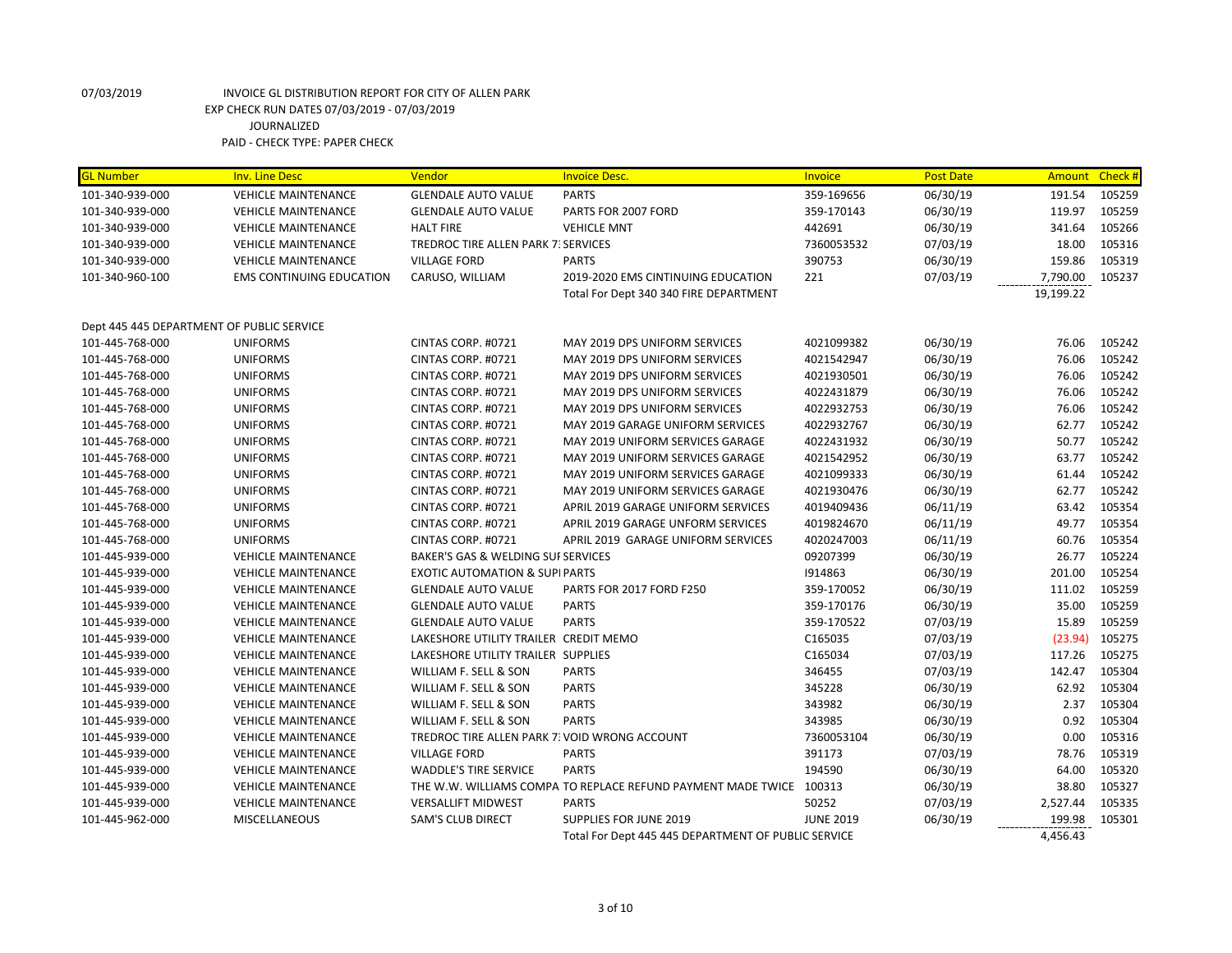| <b>GL Number</b>                | <b>Inv. Line Desc</b>        | Vendor                                   | <b>Invoice Desc.</b>                                                                | <b>Invoice</b>   | <b>Post Date</b> | Amount Check #       |        |
|---------------------------------|------------------------------|------------------------------------------|-------------------------------------------------------------------------------------|------------------|------------------|----------------------|--------|
| Dept 707 707 PARKS & REC        |                              |                                          |                                                                                     |                  |                  |                      |        |
| 101-707-784-000                 | <b>PARK SERVICES</b>         | PARKWAY SERVICE INC                      | SERVICES DUDA PARK 7/1/19-7/30/19                                                   | A-12157          | 06/30/19         | 160.00               | 105292 |
| 101-707-784-000                 | <b>PARK SERVICES</b>         | MILLER LANDSERVICES LLC                  | <b>FENCE INSTALL</b>                                                                | F1562019         | 06/30/19         | 1,700.00             | 105345 |
| 101-707-784-000                 | <b>PARK SERVICES</b>         | MILLER LANDSERVICES LLC                  | FENCE INSTALL FROM SW TO SE ENCLOSING DI BF152019                                   |                  | 06/30/19         | 4,800.00             | 105345 |
| 101-707-939-000                 | <b>VEHICLE MAINTENANCE</b>   | BAKER'S GAS & WELDING SUI SERVICES       |                                                                                     | 09207399         | 06/30/19         | 26.77                | 105224 |
| 101-707-985-000                 | <b>CAPITAL OUTLAY</b>        |                                          | GANDOL DOORS AND HARDW REPLACED DOOR AT MILWARD                                     | 2191858          | 06/30/19         | 1,373.10             | 105256 |
|                                 |                              |                                          | Total For Dept 707 707 PARKS & REC                                                  |                  |                  | 8,059.87             |        |
| Dept 751 751 COMMUNITY CENTER   |                              |                                          |                                                                                     |                  |                  |                      |        |
| 101-751-757-000                 | <b>OPERATING SUPPLIES</b>    | GORDON FOOD SERV.                        | <b>SUPPLIES</b>                                                                     | 846160136        | 06/30/19         | 47.46                | 105262 |
| 101-751-757-000                 | <b>OPERATING SUPPLIES</b>    | <b>GORDON FOOD SERV.</b>                 | <b>SUPPLIES</b>                                                                     | 917064056        | 06/30/19         | 84.44                | 105262 |
| 101-751-757-000                 | <b>OPERATING SUPPLIES</b>    | <b>SAM'S CLUB DIRECT</b>                 | SUPPLIES FOR JUNE 2019                                                              | <b>JUNE 2019</b> | 06/30/19         | 2,253.86             | 105301 |
| 101-751-816-000                 | PROF. SERV. - OTHER          | JERRY COHEN ELITE LAB INC PARTS          |                                                                                     | 7788             | 06/30/19         | 1,145.00             | 105271 |
| 101-751-931-000                 | <b>BUILDING MAINTENANCE</b>  | NETWORK SERVICES COMPAI SUPPLIES         |                                                                                     | 6593573-00       | 06/30/19         | 543.41               | 105287 |
| 101-751-931-000                 | <b>BUILDING MAINTENANCE</b>  | <b>ORKIN</b>                             | SCHEDULED MONTHLY SERVICE 2019                                                      | 181720855        | 06/30/19         | 80.03                | 105288 |
| 101-751-931-000                 | <b>BUILDING MAINTENANCE</b>  | OTIS ELEVATOR CO.                        | YEARLY SERVICE CONTRACT 71/19-6/30/20                                               | CVD05454719      | 06/30/19         | 3,590.76             | 105289 |
| 101-751-931-000                 | <b>BUILDING MAINTENANCE</b>  |                                          | SERV-ICE REFRIGERATION, IN COMPRESSOR 1&2 OVERHAUL                                  | AP061019         | 06/30/19         | 29,220.00            | 105305 |
| 101-751-934-000                 | EQUIPMENT MAINTENANCE        | CAMFIL USA INC LIVONIA                   | <b>SUPPLIES</b>                                                                     | 30096422         | 06/30/19         | 269.64               | 105234 |
| 101-751-934-000                 | <b>EQUIPMENT MAINTENANCE</b> |                                          | SERV-ICE REFRIGERATION, IN SERVICE CALL ON SOUTH COOLING TOWER FAN AP050619         |                  | 06/30/19         | 1,343.12             | 105305 |
| 101-751-939-000                 | <b>VEHICLE MAINTENANCE</b>   | <b>BARGAIN TIRE CO</b>                   | <b>PARTS</b>                                                                        | 1113             | 06/30/19         | 276.00               | 105227 |
| 101-751-939-000                 | <b>VEHICLE MAINTENANCE</b>   | <b>EXOTIC AUTOMATION &amp; SUPIPARTS</b> |                                                                                     | 1910407          | 06/30/19         | 6.53                 | 105254 |
| 101-751-939-000                 | <b>VEHICLE MAINTENANCE</b>   | LAKESHORE UTILITY TRAILER PARTS          |                                                                                     | C164837          | 06/30/19         | 101.66               | 105275 |
| 101-751-939-000                 | <b>VEHICLE MAINTENANCE</b>   | WILLIAM F. SELL & SON                    | <b>SUPPLIES</b>                                                                     | 345218           | 06/30/19         | 83.26                | 105304 |
| 101-751-939-000                 | <b>VEHICLE MAINTENANCE</b>   | WILLIAM F. SELL & SON                    | <b>PARTS</b>                                                                        | 345217           | 06/30/19         | 100.16               | 105304 |
| 101-751-939-000                 | <b>VEHICLE MAINTENANCE</b>   | WILLIAM F. SELL & SON                    | <b>PARTS</b>                                                                        | 345221           | 06/30/19         | 163.71               | 105304 |
| 101-751-939-000                 | <b>VEHICLE MAINTENANCE</b>   | WILLIAM F. SELL & SON                    | <b>PARTS</b>                                                                        | 345228           | 06/30/19         | 254.00               | 105304 |
| 101-751-939-000                 | <b>VEHICLE MAINTENANCE</b>   | TELEVAN SALES, INC.                      | <b>PARTS</b>                                                                        | 38180            | 06/30/19         | 263.20               | 105313 |
|                                 |                              |                                          | Total For Dept 751 751 COMMUNITY CENTER                                             |                  |                  | 39,826.24            |        |
| Dept 803 HISTORICAL             |                              |                                          |                                                                                     |                  |                  |                      |        |
| 101-803-701-000                 | PERSONNEL SERVICES           | O RILEY, SCOTT                           | FRAME WITH LETTERS TO ADVERTISE FLEA MAI REIMBURSEMENT                              |                  | 06/30/19         | 275.00               | 105347 |
|                                 |                              |                                          | <b>Total For Dept 803 HISTORICAL</b>                                                |                  |                  | 275.00               |        |
|                                 |                              |                                          | Total For Fund 101 GENERAL FUND                                                     |                  |                  | 740,515.88           |        |
| Fund 202 MAJOR STREET FUND      |                              |                                          |                                                                                     |                  |                  |                      |        |
| Dept 479 PRESERVATION - STREETS |                              |                                          |                                                                                     |                  |                  |                      |        |
| 202-479-801-220                 | PROF'L SERVICES              | <b>BUCCILLI GROUP, LLC</b>               | INSPECTION SERVICES LOCAL 6/10-6/14/19<br>Total For Dept 479 PRESERVATION - STREETS | 3460             | 06/30/19         | 5,562.00<br>5,562.00 | 105334 |

Dept 505 CONSTRUCTION - STREETS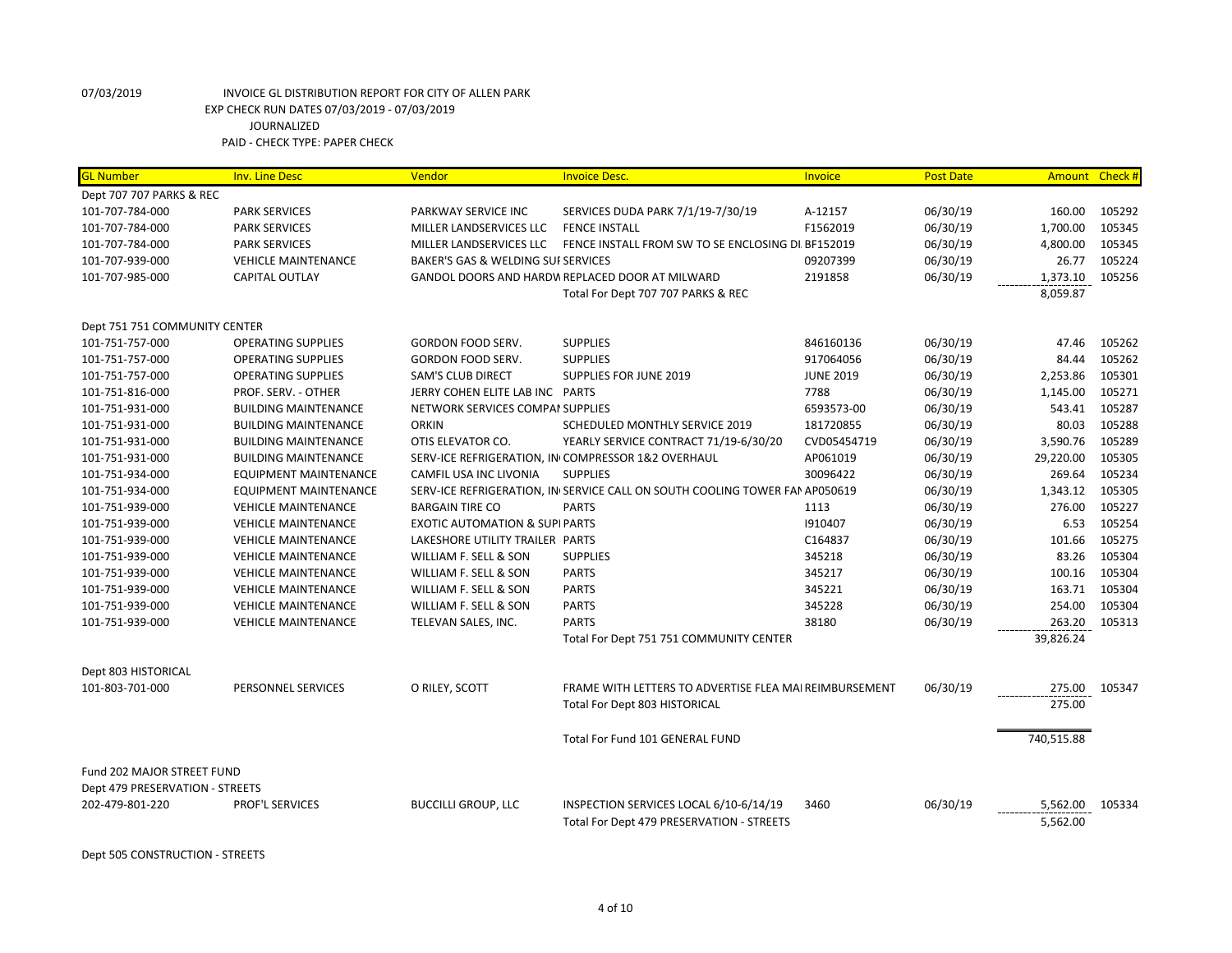| <b>GL Number</b>                  | <b>Inv. Line Desc</b>                              | Vendor                     | <b>Invoice Desc.</b>                                                                                 | Invoice         | <b>Post Date</b> | Amount     | Check# |
|-----------------------------------|----------------------------------------------------|----------------------------|------------------------------------------------------------------------------------------------------|-----------------|------------------|------------|--------|
| 202-505-803-000                   | STATE I-75 REIMBUSREMENT                           | <b>STATE OF MICHIGAN</b>   | MDOT PROGRAM 1-75 NB AND SB OVER GODD FED 1682304                                                    |                 | 06/30/19         | 999.68     | 105333 |
|                                   |                                                    |                            | Total For Dept 505 CONSTRUCTION - STREETS                                                            |                 |                  | 999.68     |        |
|                                   |                                                    |                            | Total For Fund 202 MAJOR STREET FUND                                                                 |                 |                  | 6,561.68   |        |
| Fund 203 LOCAL STREET FUND        |                                                    |                            |                                                                                                      |                 |                  |            |        |
| Dept 475 475 TRAFFIC SERVICES     |                                                    |                            |                                                                                                      |                 |                  |            |        |
| 203-475-757-000                   | <b>OPERATING SUPPLIES</b>                          |                            | DORNBOS SIGN & SAFETY, IN OPERATING SUPPLIES FOR CITY SIGNS                                          | <b>INV44448</b> | 06/30/19         | 3,709.88   | 105340 |
|                                   |                                                    |                            | Total For Dept 475 475 TRAFFIC SERVICES                                                              |                 |                  | 3,709.88   |        |
| Dept 479 PRESERVATION - STREETS   |                                                    |                            |                                                                                                      |                 |                  |            |        |
| 203-479-801-205                   | SECTIONING - PRESERVATION                          | SAVONE CEMENT, INC.        | ST SECTIONING ON ANDREWS, ANGELIQUE/PAF 10317-415                                                    |                 | 06/30/19         | 99,306.40  | 105348 |
| 203-479-801-215                   | PROF'L SERVICES - NON-MOTORIZI SAVONE CEMENT, INC. |                            | NON MOTORIZED DEMEAN ST                                                                              | 10317-416       | 06/30/19         | 7,980.00   | 105348 |
|                                   |                                                    |                            | Total For Dept 479 PRESERVATION - STREETS                                                            |                 |                  | 107,286.40 |        |
| Dept 483 ADMINISTRATION - STREETS |                                                    |                            |                                                                                                      |                 |                  |            |        |
| 203-483-820-000                   | <b>ENGINEERING</b>                                 | C.E. RAINES COMPANY        | JOB AP-107 PAVEMENT REPLACEMENT MCLAIN 16153                                                         |                 | 06/30/19         | 1,025.00   | 105240 |
| 203-483-820-000                   | ENGINEERING                                        | C.E. RAINES COMPANY        | JOB AP-35 2017 RD PAVING INSPECTION SERV 16145                                                       |                 | 06/30/19         | 348.00     | 105240 |
| 203-483-820-000                   | ENGINEERING                                        | C.E. RAINES COMPANY        | JOB AP-63 2018 ROAD PAVEMENT REPAIR                                                                  | 16147           | 06/30/19         | 108.00     | 105240 |
| 203-483-820-000                   | ENGINEERING                                        | <b>BUCCILLI GROUP, LLC</b> | INSPECTION SERVICES LOCAL STREETS 6/3-6/7/3443                                                       |                 | 06/30/19         | 8,154.00   | 105334 |
|                                   |                                                    |                            | Total For Dept 483 ADMINISTRATION - STREETS                                                          |                 |                  | 9,635.00   |        |
|                                   |                                                    |                            | Total For Fund 203 LOCAL STREET FUND                                                                 |                 |                  | 120,631.28 |        |
| Fund 226 RUBBISH FUND             |                                                    |                            |                                                                                                      |                 |                  |            |        |
| Dept 450 450 RUBBISH              |                                                    |                            |                                                                                                      |                 |                  |            |        |
| 226-450-819-000                   | <b>WASTE DISPOSAL</b>                              | RIVERVIEW, CITY OF         | MAY 2019 RESIDENTIAL WASTER                                                                          | 83579           | 06/30/19         | 1,957.98   | 105355 |
| 226-450-819-000                   | <b>WASTE DISPOSAL</b>                              | RIVERVIEW, CITY OF         | MAY 2019 WOOD DISPOSAL                                                                               | 83580           | 06/30/19         | 218.33     | 105355 |
| 226-450-819-000                   | <b>WASTE DISPOSAL</b>                              | RIVERVIEW, CITY OF         | MAY 2019 CIAP BROKEN CONCRETE                                                                        | 83578           | 06/30/19         | 262.02     | 105355 |
|                                   |                                                    |                            | Total For Dept 450 450 RUBBISH                                                                       |                 |                  | 2,438.33   |        |
|                                   |                                                    |                            | Total For Fund 226 RUBBISH FUND                                                                      |                 |                  | 2,438.33   |        |
|                                   | Fund 243 BROWNFIELD REDEVELOPMENT AUTHORITY        |                            |                                                                                                      |                 |                  |            |        |
| Dept 000                          |                                                    |                            |                                                                                                      |                 |                  |            |        |
| 243-000-998-000                   |                                                    |                            | REIMBURSEMENT OF BROWNFIELI COMMUNITY ENGAGEMENT   REPORT ID Q13262 LATE FEE BROWNSFIELD BC 82-7-+60 |                 | 06/30/19         | 100.00     | 105330 |
|                                   |                                                    |                            | Total For Dept 000                                                                                   |                 |                  | 100.00     |        |
|                                   |                                                    |                            | Total For Fund 243 BROWNFIELD REDEVELOPMENT AUTHORITY                                                |                 |                  | 100.00     |        |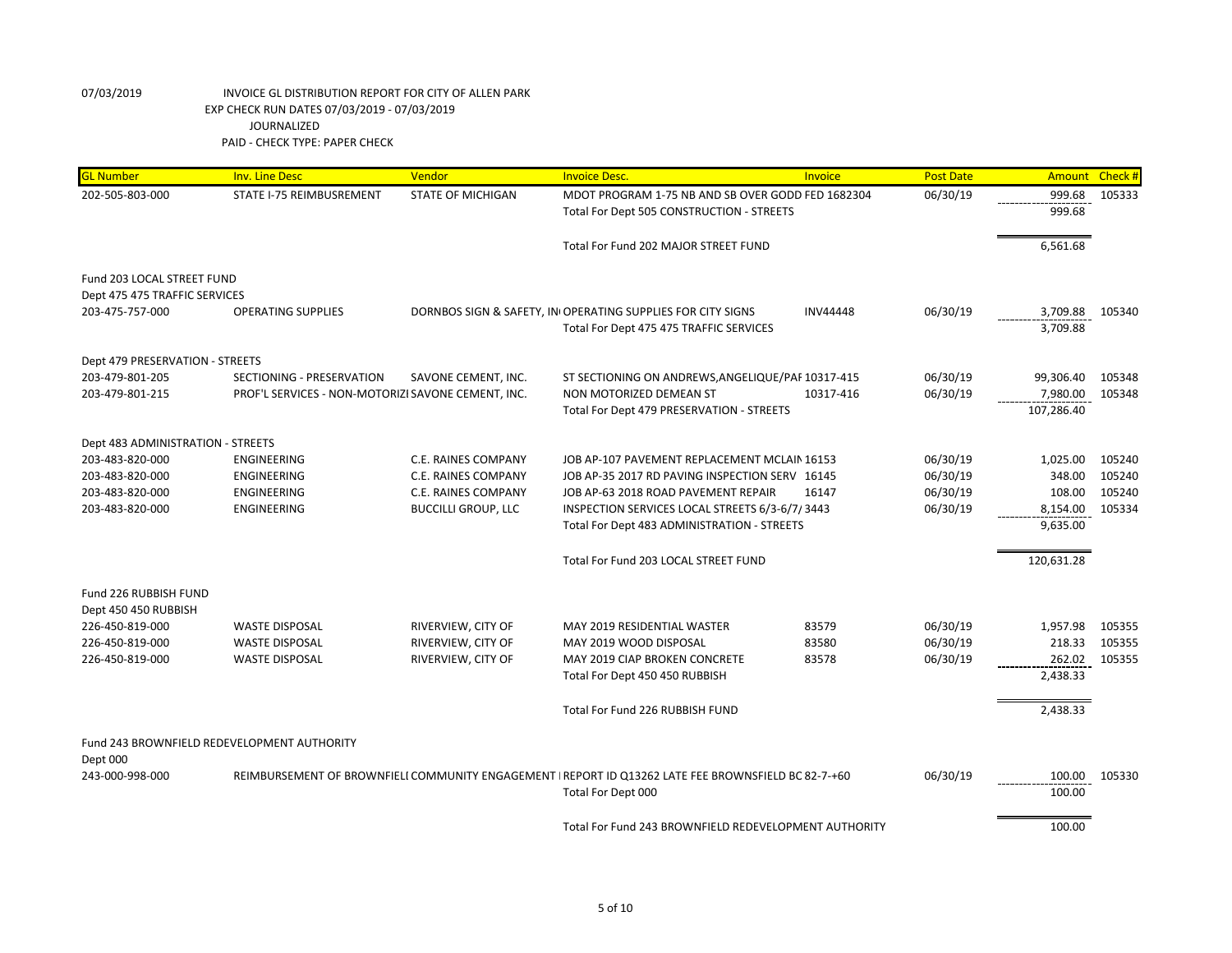| <b>GL Number</b>                 | <b>Inv. Line Desc</b>                         | Vendor                                        | <b>Invoice Desc.</b>                                    | Invoice          | <b>Post Date</b> |           | Amount Check # |
|----------------------------------|-----------------------------------------------|-----------------------------------------------|---------------------------------------------------------|------------------|------------------|-----------|----------------|
| Fund 249 BUILDING FUND           |                                               |                                               |                                                         |                  |                  |           |                |
| Dept 371 371 BUILDING DEPARTMENT |                                               |                                               |                                                         |                  |                  |           |                |
| 249-371-853-000                  | <b>TELEPHONE BLDG</b>                         | <b>VERIZON WIRELESS</b>                       | ORDINANCE SERVICES 5/11/19-6/10/19                      | 9831884471       | 06/30/19         | 108.12    | 105317         |
| 249-371-963-000                  | PROFESSIONAL SVCS                             |                                               | CARLISLE/WORTMAN ASSOC 15606 SOUTHFIELD VARIANCE        | 2153014          | 06/30/19         | 47.50     | 105238         |
| 249-371-963-000                  | PROFESSIONAL SVCS                             | CARLISLE/WORTMAN ASSOC 7655 CORTLAND VARIANCE |                                                         | 2153015          | 06/30/19         | 47.50     | 105238         |
| 249-371-963-000                  | PROFESSIONAL SVCS                             | CARLISLE/WORTMAN ASSOC 9320 PARK VARIANCE     |                                                         | 2153016          | 06/30/19         | 47.50     | 105238         |
| 249-371-963-000                  | PROFESSIONAL SVCS                             | CARLISLE/WORTMAN ASSOC MAY 2019 RETAINER FEE  |                                                         | 2153017          | 06/30/19         | 4,000.00  | 105238         |
|                                  |                                               |                                               | Total For Dept 371 371 BUILDING DEPARTMENT              |                  |                  | 4,250.62  |                |
|                                  |                                               |                                               |                                                         |                  |                  |           |                |
|                                  |                                               |                                               | Total For Fund 249 BUILDING FUND                        |                  |                  | 4,250.62  |                |
|                                  |                                               |                                               |                                                         |                  |                  |           |                |
| Fund 250 DDA OPERATING           |                                               |                                               |                                                         |                  |                  |           |                |
| Dept 000                         |                                               |                                               |                                                         |                  |                  |           |                |
| 250-000-801-001                  | <b>LAWN SERVICES</b>                          | <b>D&amp;B LANDSCAPING INC</b>                | ECORSE ROUND 11 BALANCED FERTILIZER                     | 175899           | 06/30/19         | 175.00    | 105245         |
| 250-000-931-000                  | <b>BUILDING MAINTENANCE</b>                   | WISNIEWSKI, ANTONIA                           | DDA OFFICE CLEANING 5/11,6/1,6/22                       | 463796           | 06/30/19         | 120.00    | 105325         |
| 250-000-960-000                  | MARKETING/PROMOTIONS                          | <b>DIGITAL SOLUTIONS</b>                      | DOMAIN NAME PURCHASE MADEINMICHIGAN 137826147           |                  | 06/30/19         | 19.00     | 105248         |
| 250-000-960-000                  | MARKETING/PROMOTIONS                          | <b>KEY AWARDS</b>                             | CAR SHOW TROPHIES AND SPONSORSHIP                       | 5007A            | 06/30/19         | 644.00    | 105273         |
| 250-000-962-000                  | <b>MISCELLANEOUS</b>                          | DOWNRIVER PEST CONTROL JUNE 2019 PEST CONTROL |                                                         | <b>JUNE 2019</b> | 06/30/19         | 130.00    | 105250         |
|                                  |                                               |                                               | Total For Dept 000                                      |                  |                  | 1,088.00  |                |
|                                  |                                               |                                               | Total For Fund 250 DDA OPERATING                        |                  |                  | 1,088.00  |                |
| Fund 266 DRUG FORFEITURE - STATE |                                               |                                               |                                                         |                  |                  |           |                |
| Dept 000                         |                                               |                                               |                                                         |                  |                  |           |                |
| 266-000-939-000                  | <b>VEHICLE MAINTENANCE</b>                    | BAKER'S GAS & WELDING SUI SERVICES            |                                                         | 09207399         | 06/30/19         | 26.77     | 105224         |
| 266-000-939-000                  | <b>VEHICLE MAINTENANCE</b>                    | <b>GLENDALE AUTO VALUE</b>                    | RET STARTER INV 169404                                  | CM359-170123     | 06/30/19         | (50.00)   | 105259         |
| 266-000-939-000                  | <b>VEHICLE MAINTENANCE</b>                    | <b>GLENDALE AUTO VALUE</b>                    | CREDIT ON LIFETIME REPLACEMENTS PART                    | CM359-170130     | 06/30/19         | (99.00)   | 105259         |
| 266-000-939-000                  | <b>VEHICLE MAINTENANCE</b>                    | <b>GLENDALE AUTO VALUE</b>                    | PARTS FOR 2017 FORD POLICE VEHICLE                      | 359-169756       | 06/30/19         | 391.53    | 105259         |
| 266-000-939-000                  | <b>VEHICLE MAINTENANCE</b>                    | <b>GLENDALE AUTO VALUE</b>                    | PARTS FOR 2017 POLICE VEHICLE                           | 359-169668       | 06/30/19         | 288.66    | 105259         |
| 266-000-939-000                  | <b>VEHICLE MAINTENANCE</b>                    | <b>GLENDALE AUTO VALUE</b>                    | <b>RETURN PARTS</b>                                     | CM359-169755     | 06/30/19         | (38.95)   | 105259         |
| 266-000-939-000                  | <b>VEHICLE MAINTENANCE</b>                    | <b>GLENDALE AUTO VALUE</b>                    | PARTS FOR 2019 FORD EXPLORER                            | 359-170332       | 06/30/19         | 301.38    | 105259         |
| 266-000-939-000                  | <b>VEHICLE MAINTENANCE</b>                    | <b>GLENDALE AUTO VALUE</b>                    | PARTS FOR 2011 CROWN VICTORIA                           | 359-170344       | 06/30/19         | 90.93     | 105259         |
| 266-000-939-000                  | <b>VEHICLE MAINTENANCE</b>                    | <b>GLENDALE AUTO VALUE</b>                    | PARTS FOR 2017 FORD EXPLORER                            | 359-170473       | 07/03/19         | 19.39     | 105259         |
| 266-000-939-000                  | <b>VEHICLE MAINTENANCE</b>                    | <b>GLENDALE AUTO VALUE</b>                    | RET PROD FROM INV 160866                                | CM359-170623     | 07/03/19         | (73.78)   | 105259         |
| 266-000-939-000                  | <b>VEHICLE MAINTENANCE</b>                    | <b>GLENDALE AUTO VALUE</b>                    | PARTS 2015 POLICE INTRCTR                               | 359-170498       | 07/03/19         | 74.28     | 105259         |
| 266-000-939-000                  | <b>VEHICLE MAINTENANCE</b>                    | <b>VILLAGE FORD</b>                           | CREDIT MEMO 353818 PROC ON ERROR TWICE 353818+          |                  | 06/30/19         | 33.98     | 105319         |
| 266-000-964-000                  | <b>FORFEITURE RETURNS</b>                     | <b>MARK R LARKIN</b>                          | <b>FORFEITURE RETURN</b>                                | <b>REFUND</b>    | 06/30/19         | 13,147.00 | 105278         |
| 266-000-964-000                  | <b>FORFEITURE RETURNS</b>                     |                                               | WAYNE COUNTY PROSECUTO REIMBURSEMENT FOR ATTORNEY FEE'S | <b>REFUND</b>    | 06/30/19         | 500.00    | 105322         |
| 266-000-982-000                  | COMPUTER EQUIP/SOFTWARE                       | <b>ACME SPORTS INC</b>                        | PARTS FOR POLICE DEPT                                   | 36446            | 06/30/19         | 420.00    | 105217         |
| 266-000-984-000                  | COMPUTER EQUIPMENT/SOFTWA CDW GOVERNMENT, LLC |                                               | <b>IT EQUIPMENT</b>                                     | SST1308          | 06/30/19         | 1,179.75  | 105239         |
|                                  |                                               |                                               | Total For Dept 000                                      |                  |                  | 16,211.94 |                |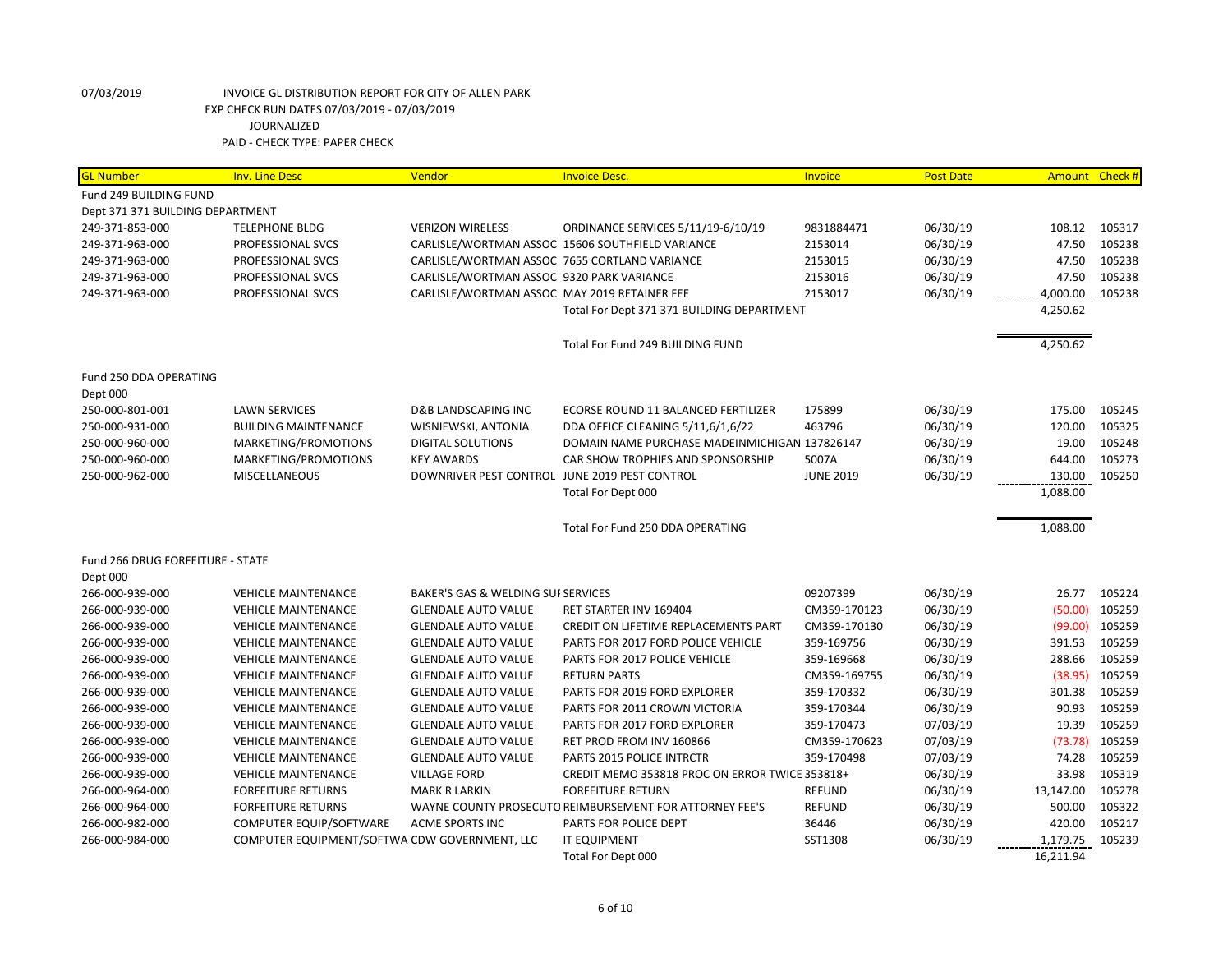| <b>GL Number</b>              | <b>Inv. Line Desc</b>                                                            | Vendor                                         | <b>Invoice Desc.</b>                       | <b>Invoice</b> | <b>Post Date</b> |           | Amount Check # |
|-------------------------------|----------------------------------------------------------------------------------|------------------------------------------------|--------------------------------------------|----------------|------------------|-----------|----------------|
|                               |                                                                                  |                                                | Total For Fund 266 DRUG FORFEITURE - STATE |                |                  | 16,211.94 |                |
|                               |                                                                                  |                                                |                                            |                |                  |           |                |
| Fund 271 LIBRARY              |                                                                                  |                                                |                                            |                |                  |           |                |
| Dept 000                      |                                                                                  |                                                |                                            |                |                  |           |                |
| 271-000-728-000               | <b>OFFICE SUPPLIES</b>                                                           | DEMCO, INC.                                    | <b>MISC SUPPLIES</b>                       | 6633761        | 06/30/19         | 136.02    | 105247         |
| 271-000-728-000               | <b>OFFICE SUPPLIES</b>                                                           | <b>GLOBAL OFFICE SOLUTIONS</b>                 | JUNE 2019 SUPPLIES ORDER                   | CSUM-102216    | 06/30/19         | 432.09    | 105261         |
| 271-000-757-000               | <b>OPERATING SUPPLIES</b>                                                        | ANDERSON, STEPHANIE                            | <b>TONKS &amp; AURORS 7/12/19</b>          | 071219         | 07/03/19         | 400.00    | 105220         |
| 271-000-757-000               | <b>OPERATING SUPPLIES</b>                                                        | <b>BALL, MATTHEW</b>                           | SUMMER READING PROG 7/9/19                 | 07092019       | 07/03/19         | 300.00    | 105225         |
| 271-000-757-000               | <b>OPERATING SUPPLIES</b>                                                        | PETTY CASH - LIBRARY                           | REIMBURSEMENT ON PROGRAM SUPPLIES          | REIMBURSEMENT  | 06/30/19         | 134.57    | 105293         |
| 271-000-827-000               | <b>LIBRARY SERVICES</b>                                                          | THE LIBRARY NETWORK                            | 10 OPTIPLEX 30603SFFW10                    | 64444          | 06/30/19         | 7,895.80  | 105314         |
| 271-000-828-000               | <b>MATERIALS</b>                                                                 | <b>STEINWAY INC</b>                            | <b>CD'S FOR LIBRARY</b>                    | 39029          | 06/30/19         | 14.99     | 105222         |
| 271-000-828-000               | <b>MATERIALS</b>                                                                 | <b>BAKER &amp; TAYLOR</b>                      | <b>MATERIALS FOR LIBRARY</b>               | 2034616717     | 06/30/19         | 76.53     | 105223         |
| 271-000-828-000               | <b>MATERIALS</b>                                                                 | BESTSELLERS AUDIO, LLC                         | <b>AUDIOBOOKS FOR LIBRARY</b>              | 7292           | 06/30/19         | 328.50    | 105229         |
| 271-000-828-000               | <b>MATERIALS</b>                                                                 | <b>BRODART CO.</b>                             | ADULT LIBRARY SERVICE 7/1/19-6/30/2020     | M171202        | 07/03/19         | 3,988.99  | 105231         |
| 271-000-828-000               | <b>MATERIALS</b>                                                                 | <b>BRODART CO.</b>                             | LIBRARY SERVICES 7/1/19-6/30/20            | M168502        | 07/03/19         | 8,396.64  | 105231         |
| 271-000-828-000               | <b>MATERIALS</b>                                                                 | <b>BRODART CO.</b>                             | YOUNG ADULT SERVICES 7/1/19-6/30/20        | M169840        | 07/03/19         | 2,834.16  | 105231         |
| 271-000-828-000               | <b>MATERIALS</b>                                                                 | <b>BRODART CO.</b>                             | CHILDREN SERVICES 7/1/19-6/30/20           | J170715        | 07/03/19         | 6,350.40  | 105231         |
| 271-000-828-000               | <b>MATERIALS</b>                                                                 | <b>BRODART CO.</b>                             | DVD LIBRARY SERVICES 7/1/19-6/30/20        | J170646        | 07/03/19         | 4,762.80  | 105231         |
| 271-000-828-000               | <b>MATERIALS</b>                                                                 | <b>MIDWEST TAPE</b>                            | <b>HOOPIA DIGITAL ADVANCE</b>              | 97539838       | 07/03/19         | 12,000.00 | 105281         |
| 271-000-828-000               | <b>MATERIALS</b>                                                                 | <b>SCOLA</b>                                   | SCOLA SERVICES 7/1/19-6/30/20              | 5535           | 07/03/19         | 160.00    | 105302         |
| 271-000-828-000               | <b>MATERIALS</b>                                                                 | THE LIBRARY NETWORK                            | BULK ORDER BELLE ISLE TO 8 MILE            | 64400          | 06/30/19         | 133.18    | 105314         |
| 271-000-931-000               | <b>BUILDING MAINTENANCE</b>                                                      | D & L GARDEN CENTER, INC. SUPPLIES FOR LIBRARY |                                            | 97491          | 06/30/19         | 125.91    | 105246         |
| 271-000-931-000               | <b>BUILDING MAINTENANCE</b>                                                      | D & L GARDEN CENTER, INC. SUPPLIES             |                                            | 97400          | 06/30/19         | 59.93     | 105246         |
| 271-000-931-000               | <b>BUILDING MAINTENANCE</b>                                                      | <b>STATE OF MICHIGAN</b>                       | LIBRARY BOILER INSPECTION                  | BLR431526      | 06/30/19         | 60.00     | 105309         |
|                               |                                                                                  |                                                | Total For Dept 000                         |                |                  | 48,590.51 |                |
|                               |                                                                                  |                                                | Total For Fund 271 LIBRARY                 |                |                  | 48,590.51 |                |
| Fund 401 CAPITAL PROJECT FUND |                                                                                  |                                                |                                            |                |                  |           |                |
| Dept 000                      |                                                                                  |                                                |                                            |                |                  |           |                |
| 401-000-985-002               | CAPITAL OUTLAY - PUBLIC SAFETY STRYKER SALES CORPORATIO POWER PRO AMBULANCE COTS |                                                |                                            | 2700813        | 06/30/19         | 61,347.51 | 105311         |
| 401-000-985-002               | CAPITAL OUTLAY - PUBLIC SAFETY STRYKER SALES CORPORATIO POWER PRO AMBULANCE COTS |                                                |                                            | 2696822        | 06/30/19         | 24,074.55 | 105311         |
|                               |                                                                                  |                                                | Total For Dept 000                         |                |                  | 85,422.06 |                |
|                               |                                                                                  |                                                | Total For Fund 401 CAPITAL PROJECT FUND    |                |                  | 85,422.06 |                |
| Fund 592 WATER & SEWER        |                                                                                  |                                                |                                            |                |                  |           |                |
| Dept 600 WATER                |                                                                                  |                                                |                                            |                |                  |           |                |
| 592-600-873-000               | <b>MAIN MAINTENANCE</b>                                                          | <b>STATE OF MICHIGAN</b>                       | <b>MDEQ LABORATORY SERVICES</b>            | 761-10424009   | 06/30/19         | 175.00    | 105228         |
| 592-600-873-000               | <b>MAIN MAINTENANCE</b>                                                          | D & L GARDEN CENTER, INC. TOPSOIL              |                                            | 97746          | 06/30/19         | 28.00     | 105246         |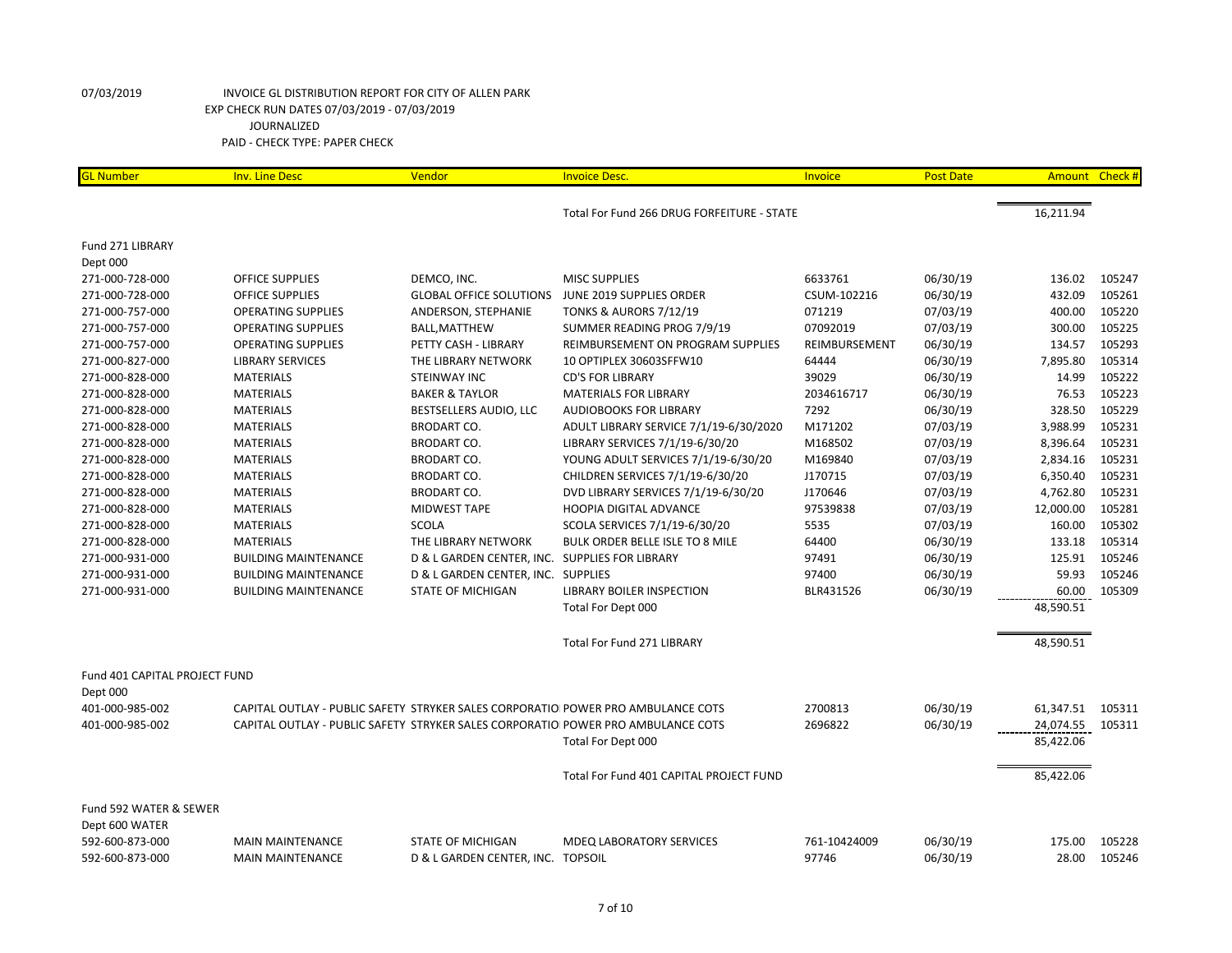| <b>GL Number</b>             | <b>Inv. Line Desc</b>                              | Vendor                                       | <b>Invoice Desc.</b>                                                        | Invoice       | <b>Post Date</b> | Amount Check # |        |
|------------------------------|----------------------------------------------------|----------------------------------------------|-----------------------------------------------------------------------------|---------------|------------------|----------------|--------|
| 592-600-939-000              | <b>VEHICLE MAINTENANCE</b>                         | BAKER'S GAS & WELDING SUI SERVICES           |                                                                             | 09207399      | 06/30/19         | 26.77          | 105224 |
|                              |                                                    |                                              | Total For Dept 600 WATER                                                    |               |                  | 229.77         |        |
| Dept 601 601 SEWER           |                                                    |                                              |                                                                             |               |                  |                |        |
| 592-601-678-005              | <b>RUBBLE REMOVAL</b>                              | <b>CITY OF MOUNT CLEMENS</b>                 | VACTOR DUMP MAN #015398606                                                  | 0028000472    | 06/30/19         | 367.00         | 105337 |
| 592-601-712-000              | CLOTHING, CLEANING & TECH SKILI CINTAS CORP. #0721 |                                              | MAY 2019 UNIFORM SERVICES WATER DEPT                                        | 4022932786    | 06/30/19         | 71.94          | 105242 |
| 592-601-712-000              | CLOTHING, CLEANING & TECH SKILI CINTAS CORP. #0721 |                                              | MAY 2019 WATER DEPT UNIFORM SERVICES                                        | 4022431897    | 06/30/19         | 71.94          | 105242 |
| 592-601-712-000              | CLOTHING, CLEANING & TECH SKILI CINTAS CORP. #0721 |                                              | MAY 2019 UNIFORM SERVICES                                                   | 4021099336    | 06/30/19         | 71.94          | 105242 |
| 592-601-712-000              | CLOTHING, CLEANING & TECH SKILI CINTAS CORP. #0721 |                                              | MAY 2019 WATER DEPT UNIFORM SERVICES                                        | 4021542928    | 06/30/19         | 71.94          | 105242 |
| 592-601-712-000              | CLOTHING, CLEANING & TECH SKILI CINTAS CORP. #0721 |                                              | MAY 2019 WATER DEPT UNIFORM SERVICES                                        | 4021930545    | 06/30/19         | 71.94          | 105242 |
| 592-601-745-300              | STORM/CB MAINTENANCE                               | DIX BLOCK & SUPPLY CO.                       | <b>SUPPLIES</b>                                                             | 127371        | 06/30/19         | 491.30         | 105249 |
| 592-601-757-000              | <b>OPERATING SUPPLIES</b>                          | <b>SMART BILL</b>                            | JULY 2019 WATER BILLS AND SUPPLIES                                          | 37701-S       | 06/30/19         | 1,937.32       | 105307 |
| 592-601-907-300              | <b>EXCESS FLOW- WAYNE COUNTY</b>                   | <b>DUWA</b>                                  | MARCH 2019 EXCESS FLOW                                                      | 0000300215    | 06/30/19         | 52,872.00      | 105341 |
| 592-601-908-000              | <b>IWC CHARGES- DETROIT</b>                        | GREAT LAKES WATER AUTHO MAY 2019 OWC CHARGES |                                                                             | <b>MAYIWC</b> | 06/30/19         | 1,612.35       | 105339 |
| 592-601-930-000              | SEWER MAINTENANCE                                  |                                              | LIQUI-FORCE SERVICES USA 2018 REHAB PIPE PREP AND LIVE LATERALS             | 1589094       | 06/30/19         | 17,165.00      | 105277 |
| 592-601-962-000              | <b>MISCELLANEOUS</b>                               |                                              | ENVIRONMENTAL SYS RESEAI ARCGIS ONLINE TERM LISCENSE                        | 93652272      | 06/30/19         | 2,500.00       | 105342 |
| 592-601-983-000              | <b>BACKUP GENERATORS</b>                           | <b>WOLVERINE POWER SYSTEM: PARTS</b>         |                                                                             | 0171178-IN    | 06/30/19         | 1,989.48       | 105326 |
| 592-601-983-000              | <b>BACKUP GENERATORS</b>                           | <b>WOLVERINE POWER SYSTEM: PARTS</b>         |                                                                             | 0171074-IN    | 06/30/19         | 515.28         | 105326 |
|                              |                                                    |                                              | Total For Dept 601 601 SEWER                                                |               |                  | 79,809.43      |        |
| Dept 603 603 BASIN           |                                                    |                                              |                                                                             |               |                  |                |        |
| 592-603-757-000              | <b>OPERATING SUPPLIES</b>                          | <b>GRAINGER</b>                              | <b>CREDIT ON RET PARTS</b>                                                  | 9193708758    | 06/30/19         | (37.38)        | 105263 |
| 592-603-757-000              | <b>OPERATING SUPPLIES</b>                          | <b>GRAINGER</b>                              | <b>PARTS</b>                                                                | 9191720953    | 06/30/19         | 37.38          | 105263 |
| 592-603-757-000              | <b>OPERATING SUPPLIES</b>                          | <b>GRAINGER</b>                              | <b>PARTS</b>                                                                | 9193708725    | 06/30/19         | 83.03          | 105263 |
| 592-603-757-000              | <b>OPERATING SUPPLIES</b>                          | <b>GRAINGER</b>                              | <b>PARTS</b>                                                                | 9193708733    | 06/30/19         | 5.84           | 105263 |
| 592-603-757-000              | <b>OPERATING SUPPLIES</b>                          |                                              | WADE-TRIM/ASSOCIATES, IN PROF SERVICES 4/27/19-5/31/19                      | 2014828       | 06/30/19         | 9,808.57       | 105321 |
| 592-603-757-000              | <b>OPERATING SUPPLIES</b>                          | <b>GRAINGER</b>                              | <b>PARTS</b>                                                                | 9196608930    | 06/30/19         | 18.40          | 105343 |
| 592-603-853-000              | <b>TELEPHONE BASIN</b>                             | <b>VERIZON WIRELESS</b>                      | BASIN SERVICES 5/24/19-6/23/19                                              | 9832722638    | 06/30/19         | 50.04          | 105318 |
| 592-603-930-000              | SEWER MAINTENANCE                                  | MEYER LABORATORY, INC                        | <b>SUPPLIES</b>                                                             | 0687247-IN    | 06/30/19         | 1,069.82       | 105280 |
| 592-603-934-000              | <b>EQUIPMENT MAINTENANCE</b>                       |                                              | NURNBERGER, FRED V. PH.D. JUNE 2019 RAINGAUGE INSPECTION REPORT CIJUNE 2019 |               | 06/30/19         | 187.50         | 105346 |
|                              |                                                    |                                              | Total For Dept 603 603 BASIN                                                |               |                  | 11,223.20      |        |
| Dept 604 ADMINISTRATION/DEBT |                                                    |                                              |                                                                             |               |                  |                |        |
| 592-604-726-000              | <b>WORKERS COMPENSATION INS</b>                    |                                              | MICHIGAN MUNICIPAL LEAGL MML WORKERS COMP POLICY PREMIUM 7/1/1 6227205      |               | 07/03/19         | 16,394.00      | 105284 |
| 592-604-820-000              | ENGINEERING                                        | <b>C.E. RAINES COMPANY</b>                   | JOB AP-83 DISTRICT 1 PPC FOR STORAGE TUNN 16150                             |               | 06/30/19         | 350.00         | 105240 |
| 592-604-820-000              | ENGINEERING                                        | C.E. RAINES COMPANY                          | JOB AP-103 ROOF REPLACEMENT AT RETENTIO 16152                               |               | 06/30/19         | 137.00         | 105240 |
| 592-604-820-000              | ENGINEERING                                        | C.E. RAINES COMPANY                          | JOB AP-81 SURVEY SERV SANITARY SEWER DIST 16149                             |               | 06/30/19         | 650.00         | 105240 |
| 592-604-820-000              | <b>ENGINEERING</b>                                 | <b>C.E. RAINES COMPANY</b>                   | JOB AP-17 SURVEY SERV NPDES MS4 PERMIT 16144                                |               | 06/30/19         | 103.50         | 105240 |
| 592-604-820-000              | ENGINEERING                                        | C.E. RAINES COMPANY                          | JOB AP-56 GLWA WASTEWATER MASTER PLAN 16146                                 |               | 06/30/19         | 500.00         | 105240 |
| 592-604-820-000              | ENGINEERING                                        | C.E. RAINES COMPANY                          | JOB AP-67 WATER SEEST MANAGEMENT PLAN 16148                                 |               | 06/30/19         | 250.00         | 105240 |
| 592-604-820-000              | <b>ENGINEERING</b>                                 | C.E. RAINES COMPANY                          | JOB AP-112 SURVEYING SERVICES REDUCING V. 16156                             |               | 06/30/19         | 4,808.00       | 105240 |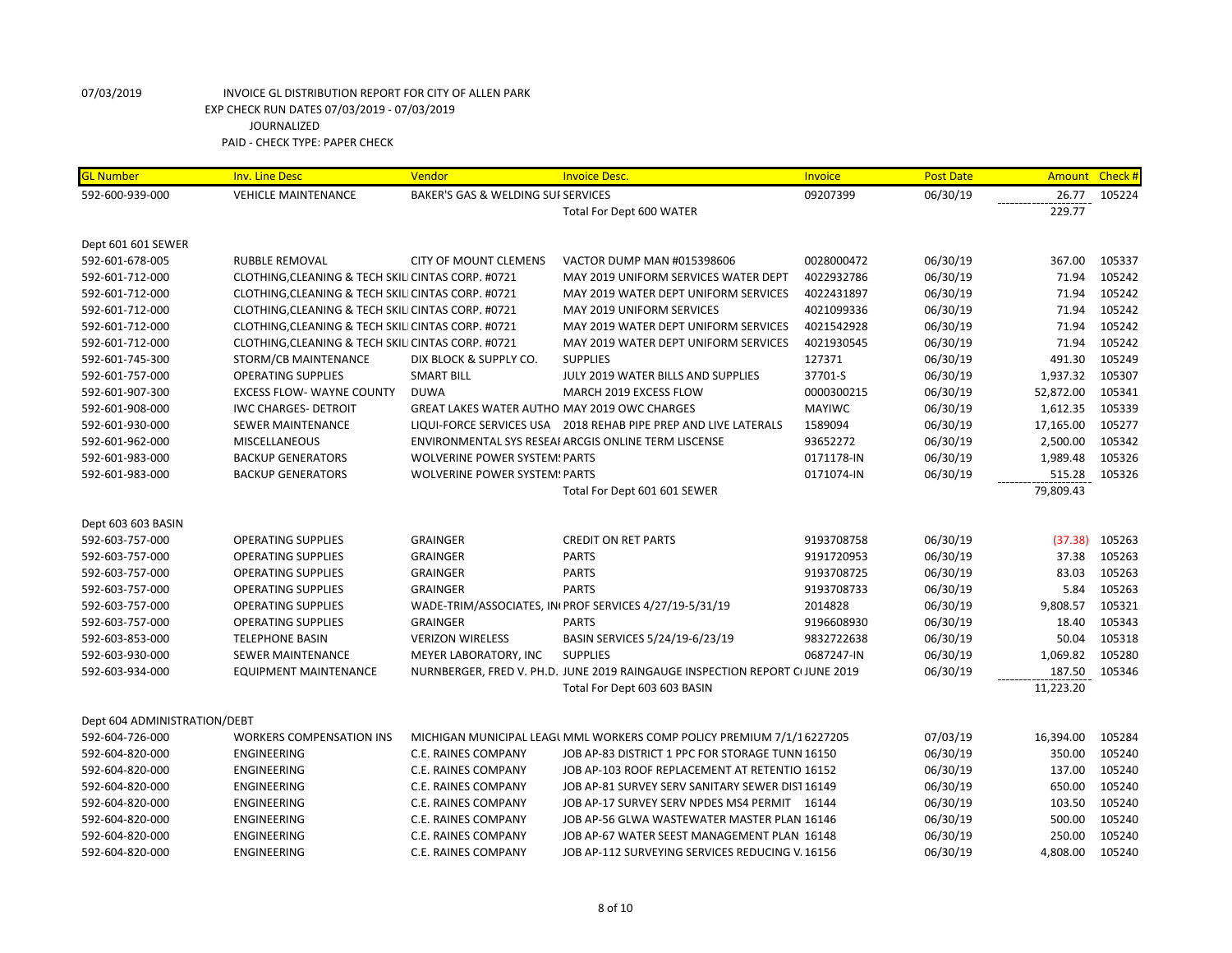| <b>GL Number</b>          | <b>Inv. Line Desc</b>            | Vendor               | <b>Invoice Desc.</b>                                         | Invoice       | <b>Post Date</b> | <b>Amount</b> | Check # |
|---------------------------|----------------------------------|----------------------|--------------------------------------------------------------|---------------|------------------|---------------|---------|
| 592-604-820-000           | ENGINEERING                      | C.E. RAINES COMPANY  | JOB AP-109 PARK AVE PAVEMENT REPLACEMEI 16155                |               | 06/30/19         | 320.00        | 105240  |
| 592-604-820-000           | <b>ENGINEERING</b>               | C.E. RAINES COMPANY  | JOB 108 WATER MAIN REPLACEMENT MCLAIN 16154                  |               | 06/30/19         | 3,204.00      | 105240  |
|                           |                                  |                      | Total For Dept 604 ADMINISTRATION/DEBT                       |               |                  | 26,716.50     |         |
|                           |                                  |                      | Total For Fund 592 WATER & SEWER                             |               |                  | 117,978.90    |         |
| Fund 701 TRUST AND AGENCY |                                  |                      |                                                              |               |                  |               |         |
| Dept 000                  |                                  |                      |                                                              |               |                  |               |         |
| 701-000-240-000           | <b>BLOCK GRANT REHAB. ESCROW</b> | LEMA, STALIN         | BOOTH REFUND ALLEN PARK 2019 ST FAIR                         | <b>REFUND</b> | 06/30/19         | 400.00        | 105276  |
| 701-000-240-000           | <b>BLOCK GRANT REHAB. ESCROW</b> |                      | PANETTA'S LANDSCAPE SUPP SUPPLIES FOR ADOPT A BED PROGRAM    | 7956          | 06/30/19         | 26.00         | 105291  |
| 701-000-242-000           | CITY FESTIVITIES ESCROW          | BARBOSA-RIOS, ISABEL | REIMBURSEMENT FOR 2019 STREET FAIR SUPP REINBURSEMENT        |               | 06/30/19         | 49.81         | 105226  |
| 701-000-242-000           | <b>CITY FESTIVITIES ESCROW</b>   | ROSE, JULIA          | <b>BOOTH REFUND ALLEN PARK 2019 ST FAIR</b>                  | <b>REFUND</b> | 06/30/19         | 175.00        | 105299  |
| 701-000-246-500           | <b>ENGINEERING ESCROW</b>        | C.E. RAINES COMPANY  | JOB AP-57 SURVEY FAIRLANE GREEN PERMIT 1816186               |               | 06/30/19         | 4,146.00      | 105336  |
| 701-000-246-500           | <b>ENGINEERING ESCROW</b>        | C.E. RAINES COMPANY  | JOB AP-120 SURVEY AT&T 8000 ENTERPRISE                       | 16185         | 06/30/19         | 432.00        | 105336  |
| 701-000-246-500           | <b>ENGINEERING ESCROW</b>        | C.E. RAINES COMPANY  | JOB AP-95 SURVEY WOW- FORD MOTOR CO                          | 16187         | 06/30/19         | 3,008.00      | 105336  |
| 701-000-249-000           | <b>FLOWER BED ESCROW</b>         | <b>GRAINGER</b>      | <b>PARTS</b>                                                 | 9190283177    | 06/30/19         | 138.87        | 105263  |
| 701-000-249-000           | <b>FLOWER BED ESCROW</b>         | <b>GRAINGER</b>      | <b>SUPPLIES</b>                                              | 9191355552    | 06/30/19         | 161.59        | 105263  |
| 701-000-249-000           | <b>FLOWER BED ESCROW</b>         | <b>GRAINGER</b>      | <b>CREDIT ON RET PRODUCT</b>                                 | 9191720961    | 06/30/19         | (81.14)       | 105263  |
| 701-000-249-000           | <b>FLOWER BED ESCROW</b>         | <b>GRAINGER</b>      | <b>CREIT ON FREIGHT</b>                                      | 9191720979    | 06/30/19         | (57.73)       | 105263  |
| 701-000-249-000           | <b>FLOWER BED ESCROW</b>         | PAGE, JEFFREY        | REIMBURSEMENT FOR ADOPT A FLOWERBED P REIMBURSEMENT          |               | 06/30/19         | 204.23        | 105290  |
| 701-000-249-000           | <b>FLOWER BED ESCROW</b>         |                      | PANETTA'S LANDSCAPE SUPP SUPPLIES FOR ADOPT A FLOWERBED PROG | 7955          | 06/30/19         | 63.00         | 105291  |
| 701-000-249-000           | <b>FLOWER BED ESCROW</b>         |                      | PANETTA'S LANDSCAPE SUPP SUPPLIES FOR ADOPT A BED            | 7975          | 06/30/19         | 43.50         | 105291  |
|                           |                                  |                      | Total For Dept 000                                           |               |                  | 8,709.13      |         |
|                           |                                  |                      | Total For Fund 701 TRUST AND AGENCY                          |               |                  | 8,709.13      |         |
|                           |                                  | <b>Fund Totals:</b>  |                                                              |               |                  |               |         |
|                           |                                  |                      | Fund 101 GENERAL FUND                                        |               |                  | 740,515.88    |         |
|                           |                                  |                      | <b>Fund 202 MAJOR STREET FUND</b>                            |               |                  | 6,561.68      |         |
|                           |                                  |                      | Fund 203 LOCAL STREET FUND                                   |               |                  | 120,631.28    |         |
|                           |                                  |                      | Fund 226 RUBBISH FUND                                        |               |                  | 2,438.33      |         |
|                           |                                  |                      | Fund 243 BROWNFIELD REDEVELOPMENT AUTHORITY                  |               |                  | 100.00        |         |
|                           |                                  |                      | Fund 249 BUILDING FUND                                       |               |                  | 4,250.62      |         |
|                           |                                  |                      | Fund 250 DDA OPERATING                                       |               |                  | 1,088.00      |         |
|                           |                                  |                      | Fund 266 DRUG FORFEITURE - STATE                             |               |                  | 16,211.94     |         |
|                           |                                  |                      | Fund 271 LIBRARY                                             |               |                  | 48,590.51     |         |
|                           |                                  |                      | Fund 401 CAPITAL PROJECT FUND                                |               |                  | 85,422.06     |         |
|                           |                                  |                      | Fund 592 WATER & SEWER                                       |               |                  | 117,978.90    |         |
|                           |                                  |                      | <b>Fund 701 TRUST AND AGENCY</b>                             |               |                  | 8,709.13      |         |